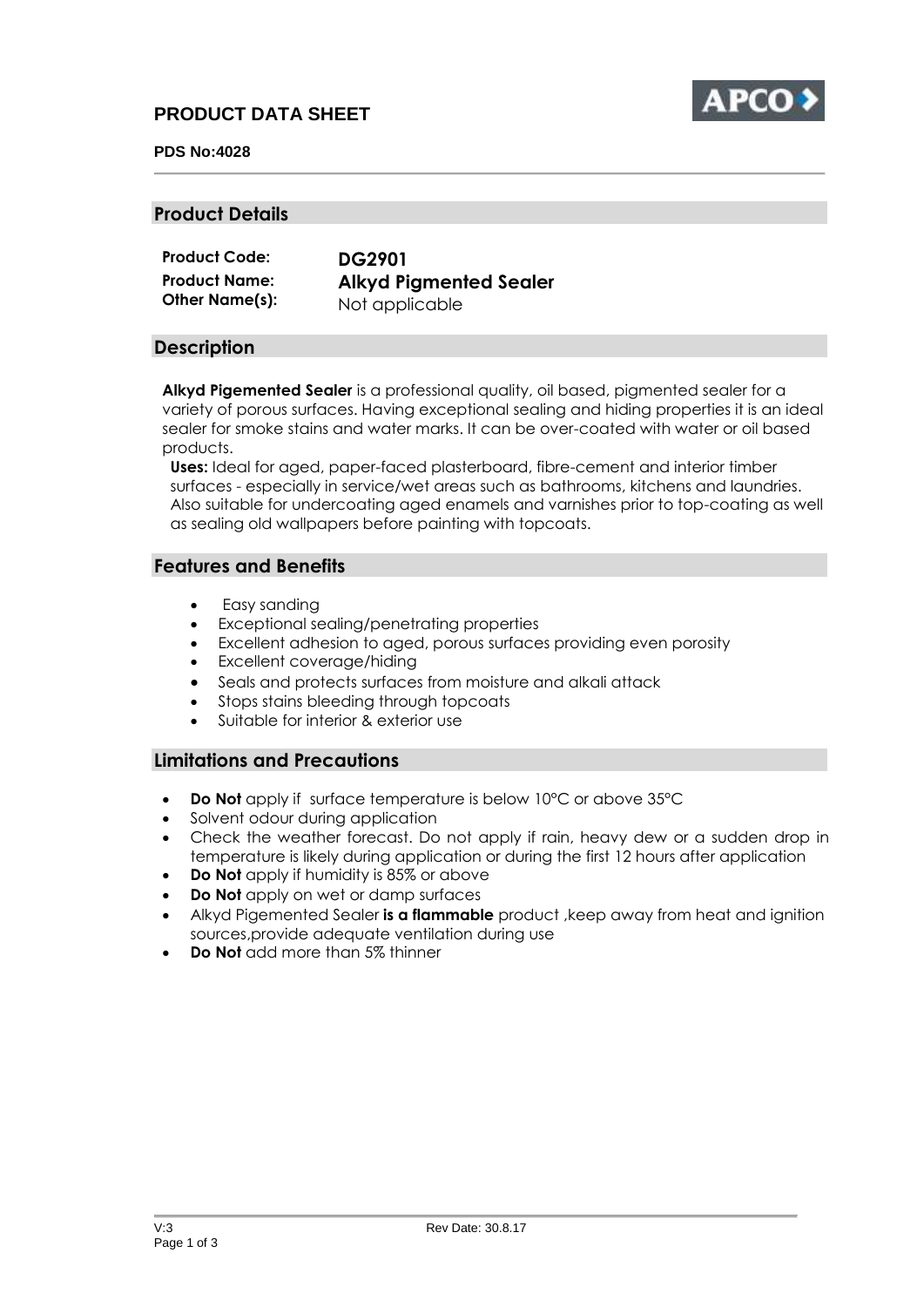# **PRODUCT DATA SHEET**



#### **PDS No:4028**

#### **Physical Properties**

| <b>Resin Type</b>               | Alkyd Resin                                                                                |
|---------------------------------|--------------------------------------------------------------------------------------------|
| Pigmentation                    | Titanium Dioxide and inert extenders                                                       |
| Colour                          | White                                                                                      |
| Gloss at $60^\circ$ head        | Not applicable                                                                             |
| <b>Specific Gravity(Kg/Ltr)</b> | $1.15 - 1.25$                                                                              |
| Coverage $(m^2/Ltr)$            | $8-12$                                                                                     |
| No. of coats                    | One /Two                                                                                   |
| Dry Times(at 20°C and 60%RH)*   | 4 hrs                                                                                      |
| subsequently the recoat time)   | *(cooler temperatures, higher film thickness and higher humidity can extend the drying and |
| Recoat time                     | 12 hrs                                                                                     |
| <b>Flash Point</b>              | $41^{\circ}$ C                                                                             |
| <b>Packaging Sizes</b>          | 10L, 4L, 1L                                                                                |
| Thinner and cleanup             | Mineral Turpentine (Use upto 5% for                                                        |
|                                 | thinning only if applying by spray)                                                        |
| Theoretical VOC(g/Ltr)          | Not available                                                                              |

### **Surface Preparation**

The substrate must be free from all dirt, dust, grease and other contaminants. If mould or fungus is present, wash with **APCO BIOwash**(**SDS 9009**), then rise with clean water. If cleaning with water under high pressure, take care not to damage the substrate. For all pre-primed substrates, fill cracks and imperfections with a suitable filler and spot prime.

All previously painted surfaces may be sanded with 180-grit sandpaper to remove all flaking paint and to reduce previous film to a flat finish.

#### **Undercoat Requirements**

Not applicable

## **Application and Process**

Mix the material in the can thoroughly before and during use. Apply a minimum of one, uniform coat. Sand lightly using 220-grit sandpaper to a smooth even finish. Remove all sanding dust. After a minimum of 12 hours follow with a second coat if required or two coats of the appropriate finishing product.

Apply by Brush, Roller or Spray. Please use the method best suited to your requirement and skill.